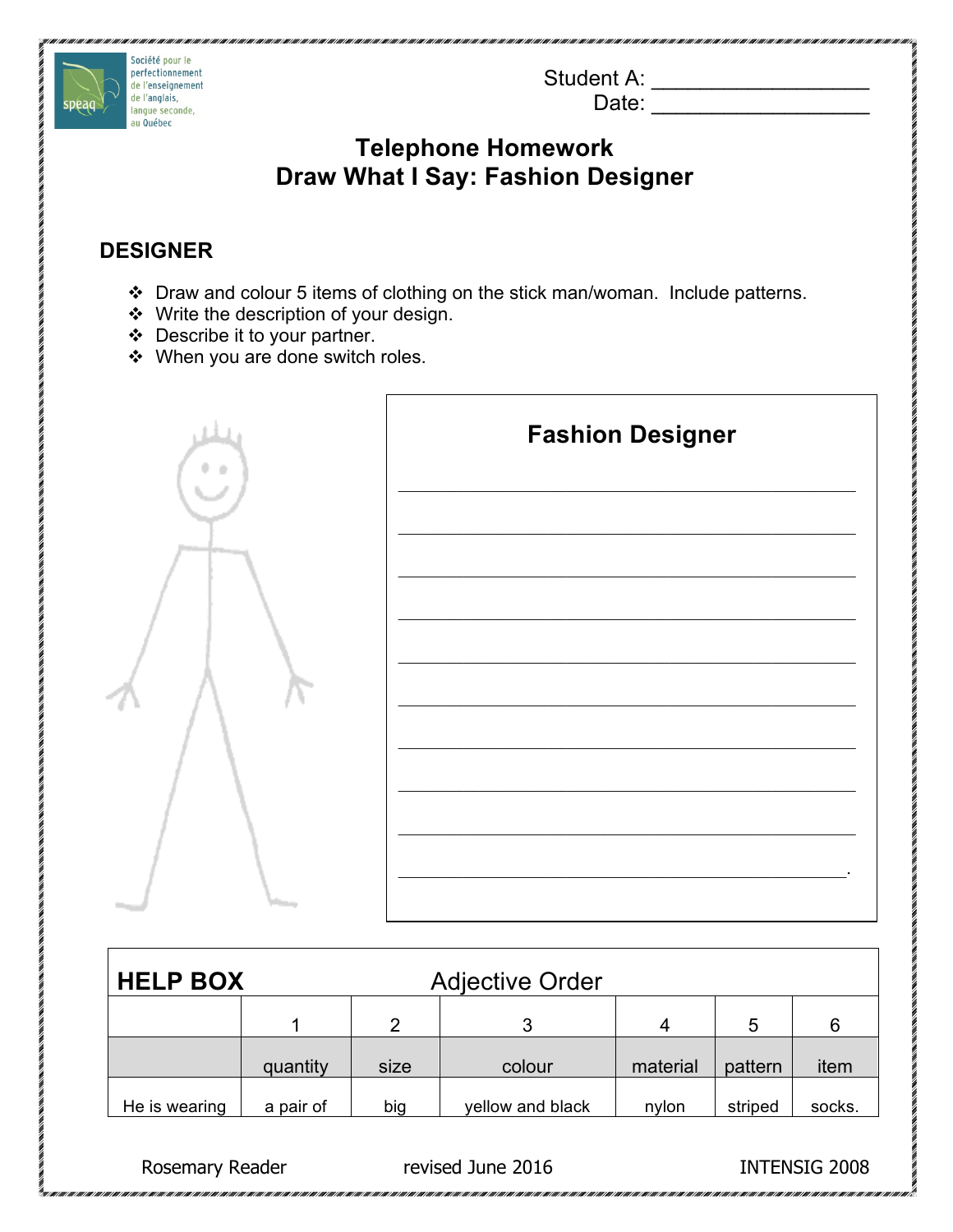Student A: \_\_\_\_\_\_\_\_\_\_\_\_\_\_\_\_\_\_\_\_\_\_\_\_ Date:  $\Box$ 



# **Telephone Homework Draw What I Say: Fashion Designer**

### **ILLUSTRATOR**

- $\div$  Listen to your partner.
- $\div$  Draw what your partner describes and label the items of clothing.
- $\div$  Ask questions.
- ◆ When you are done switch roles.



| <b>HELP BOX</b>              | Questions |  |  |
|------------------------------|-----------|--|--|
| Can you repeat that, please? |           |  |  |
| How do you spell __          | ົ         |  |  |
| OK. Now it's my turn.        |           |  |  |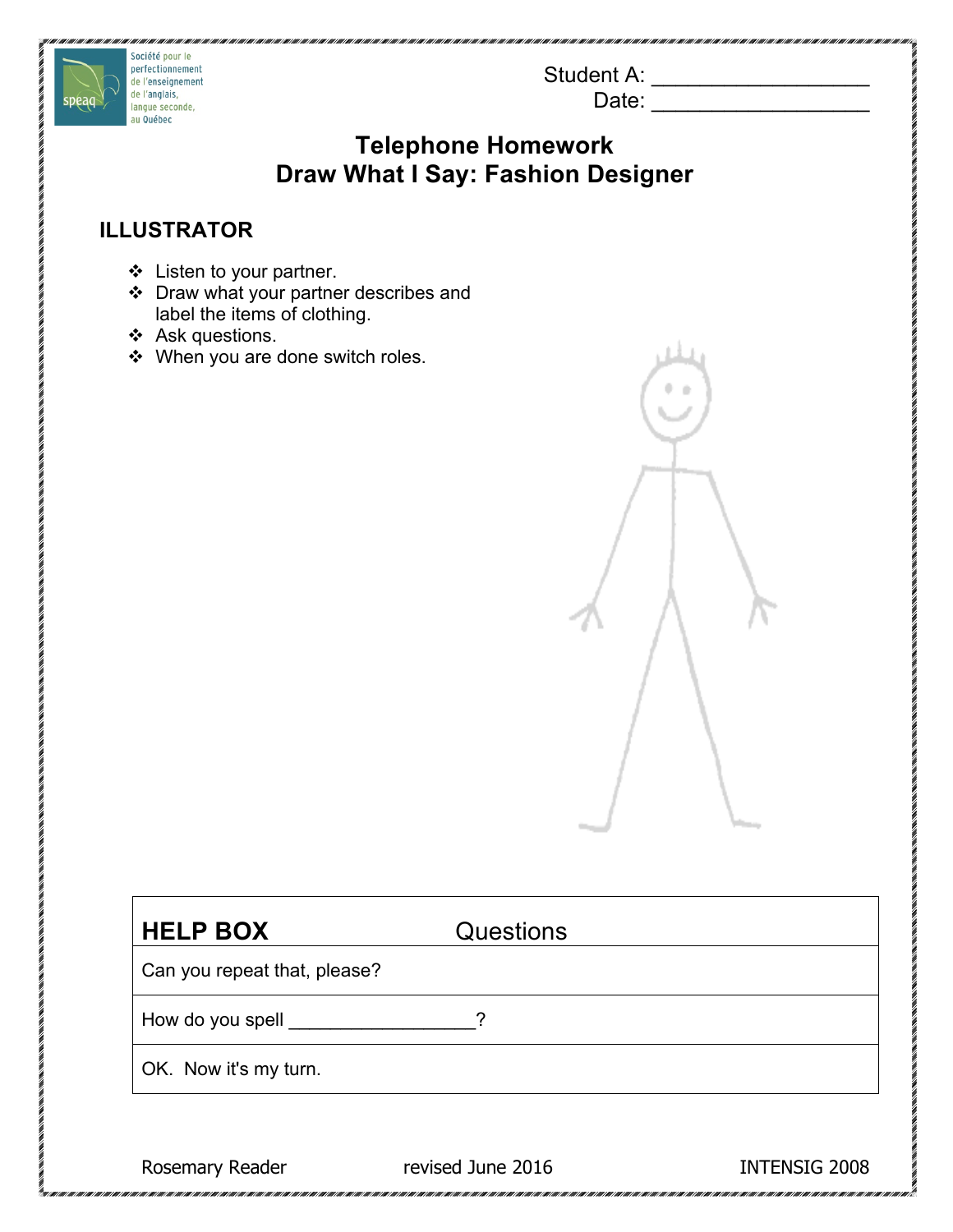Student B: \_\_\_\_\_\_\_\_\_\_\_\_\_\_\_\_\_\_

Date: \_\_\_\_\_\_\_\_\_\_\_\_\_\_\_\_\_\_

## **Telephone Homework Draw What I Say: Fashion Designer**

### **DESIGNER**

Société pour le perfectionnement de l'enseignement de l'anglais,

langue seconde, au Québec

i<br>I

speag

- \* Draw and colour 5 items of clothing on the stick man/woman. Include patterns.
- $\div$  Write the description of your design.
- $\div$  Describe it to your partner.
- $\cdot \cdot$  When you are done switch roles.



| <b>HELP BOX</b><br><b>Adjective Order</b> |           |      |                  |          |         |        |
|-------------------------------------------|-----------|------|------------------|----------|---------|--------|
|                                           |           | 2    | 3                | 4        | 5       | 6      |
|                                           | quantity  | size | colour           | material | pattern | item   |
| He is wearing                             | a pair of | big  | yellow and black | nylon    | striped | socks. |